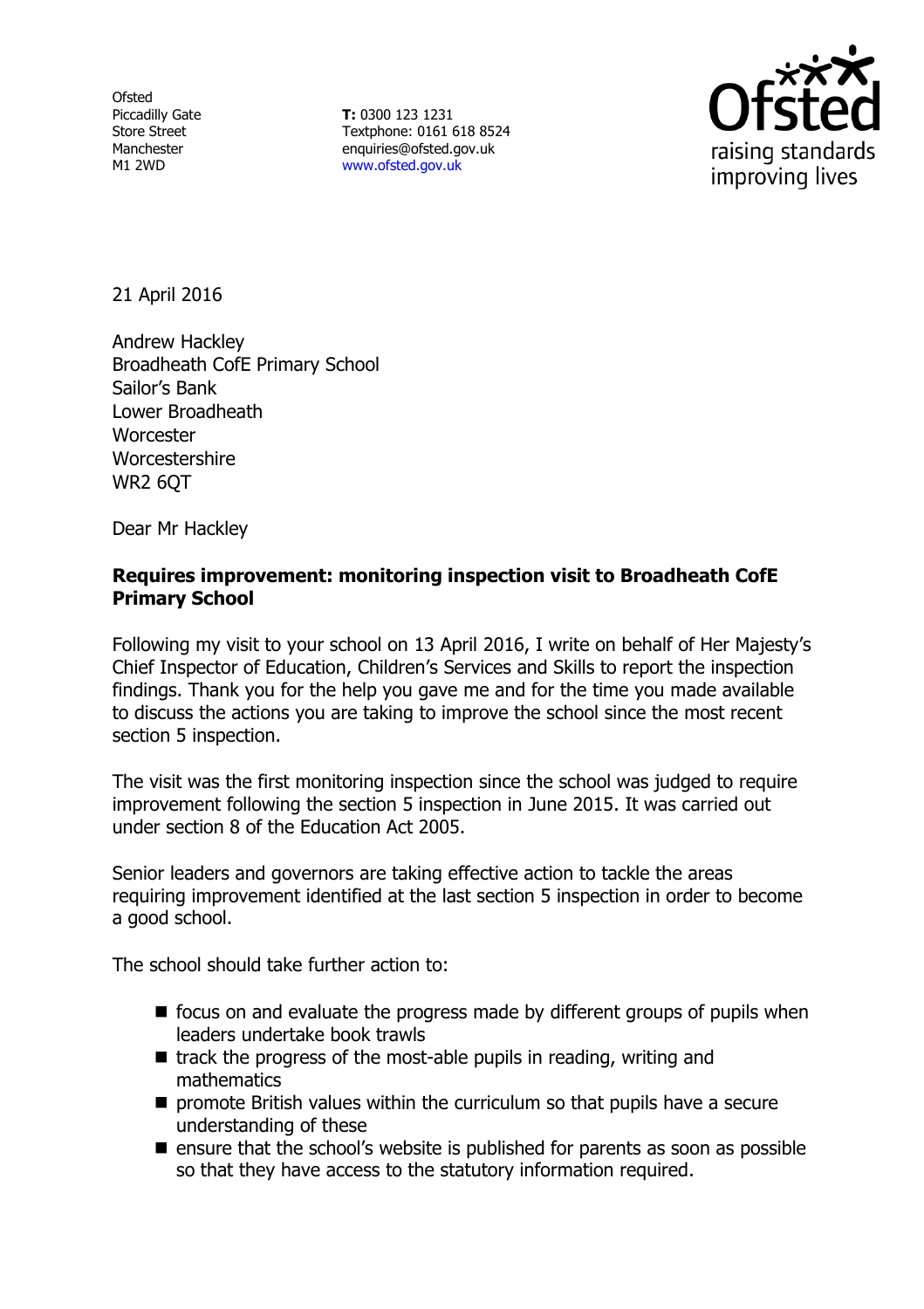

# **Evidence**

During the inspection, meetings were held with the headteacher, middle leaders, members of the governing body and a representative of the local authority to discuss the actions taken since the last inspection. The school development plan was evaluated. Brief visits were made to all classrooms to observe teaching and talk to pupils about their work. Samples of pupils' books were also looked at. A range of documentation was reviewed including monitoring records about the quality of teaching, records of local authority visits, the latest information about pupils' achievement and records relating to safeguarding.

## **Context**

Since the previous inspection you have been appointed as permanent headteacher, having previously been acting headteacher for 12 months. You currently do not have a deputy headteacher but you are supported by two middle leaders who oversee key stages 1 and 2 and English and mathematics. One new classteacher has been appointed in key stage 2 since the previous inspection. The onsite preschool, which has children aged between 2 and 4 years old and is managed by governors, is no longer registered separately and will therefore be inspected as part of the school at the next full inspection.

## **Main findings**

You and the governing body have responded well to the recommendations made in the previous inspection report. You have used the areas identified as a basis for your school development plan. Clear objectives are set out and linked to appropriate actions. These actions are evaluated on an ongoing basis to show how effective they are. Training, resources and timescales are suitably matched to objectives to ensure that these are achieved.

Teaching is improving. Relationships in all classes are good and we observed pupils' positive attitudes to learning during our visits to all classrooms. Teachers circulate and check pupils' understanding in most, but not all, classes. Pace and progression are strongest in the pre-school, Reception class and upper key stage 2 where pupils are encouraged to solve problems and apply a range of skills. For example, pupils in Years 5 and 6 used measuring skills, together with mental and written multiplication methods, to find the volume of different containers. However, the level of challenge remains too low in some classes and this impedes the progress made by pupils, especially the most able. For example, pupils in Year 1 were asked to find 'one more or one less' than a given number when evidence in their books shows that they can add and subtract larger numbers and the most-able pupils can use simple multiplication and division methods. Challenge for the most-able pupils therefore continues to be an area for development.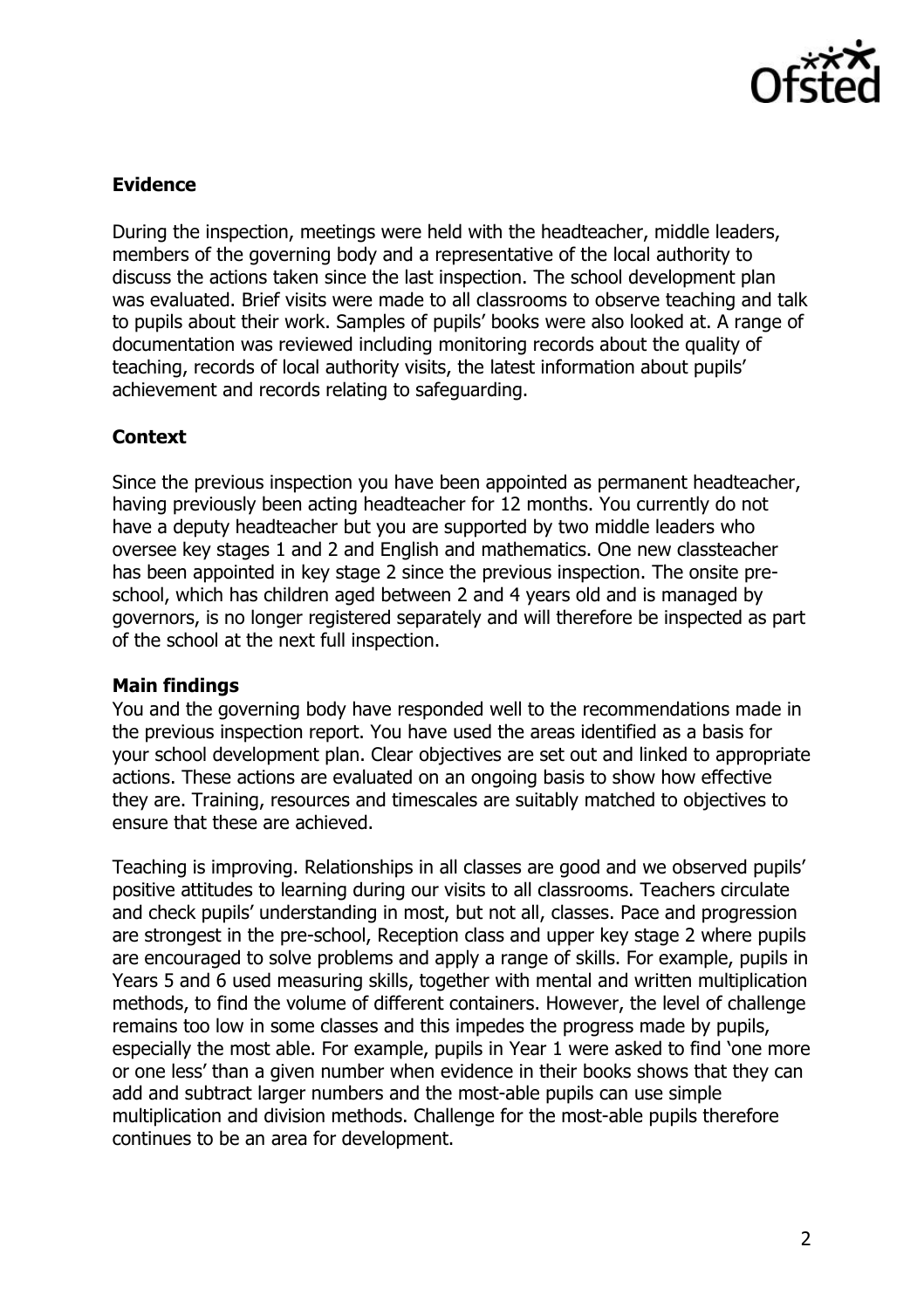

Together with middle leaders and governors, you have visited other schools to gather ideas to inform your own practice. Staff have received training from the Cotswold Teaching Alliance, local schools' cluster and local authority. This has strengthened leadership and the quality of teaching. For example, middle leaders now routinely question pupils about their learning and gather their views as part of the monitoring process. While some of your most experienced teachers have modelled lessons for other colleagues, this practice is not widespread. You acknowledge that this aspect needs further development but plan to develop this with your leadership team.

You have prioritised writing within your school development plan and raised expectations across the school. Training for staff by the local authority has ensured that staff have a clear understanding of the writing process. As a result, the structure and content of pupils' writing is improving together with staff and pupils' use of technical vocabulary; for example, pupils can explain what adverbial clauses and conjunctions are. Work in pupils' books and school's own information shows that the majority of pupils are working at age-related standards in writing and making at least expected progress. You agree that there is still, however, room for improvement, especially for the most-able pupils so that they achieve their true potential. The level of challenge, quality and amount of work produced therefore needs further development.

Due attention has also been placed on pupils' use of grammar, punctuation and spelling. 'Writing hands' are displayed in all classrooms, on desks and in pupils' books to remind them of the key features needed within their work. These contain reminders about the use of age-appropriate spelling and punctuation and neat handwriting. Standardised spelling tests have been administered and a new spelling scheme purchased in order to improve pupils' spelling strategies. Spelling lists, personalised to individuals, are sent home for pupils to learn, and teachers also address commonly misspelled words when marking pupils' books. Additional support and intervention programmes are in place, together with a subscription to an online spelling and grammar programme, to support pupils who find writing difficult. As a result of all of these initiatives, pupils' spelling, grammar and punctuation are improving. All workbooks, except some homework books in key stage 2, are well presented. The handwriting policy has been reviewed and pupils in all classes have the opportunity to earn 'pen licences' when they demonstrate a neat and cursive handwriting style. Books checked and visits to lessons show that there is good impact in this area and pupils are proud of their work.

You have successfully introduced a new assessment tracking system following the removal of national curriculum levels. You utilise the data collected to identify where additional support is needed. Intervention programmes for those falling behind, 'purple pupils', are then implemented. Data is summarised by subject, year group and pupil group, including boys, girls, disadvantaged pupils and those who do not speak English or who have special educational needs. The progress of the most-able pupils is not yet, however, tracked and needs inclusion.